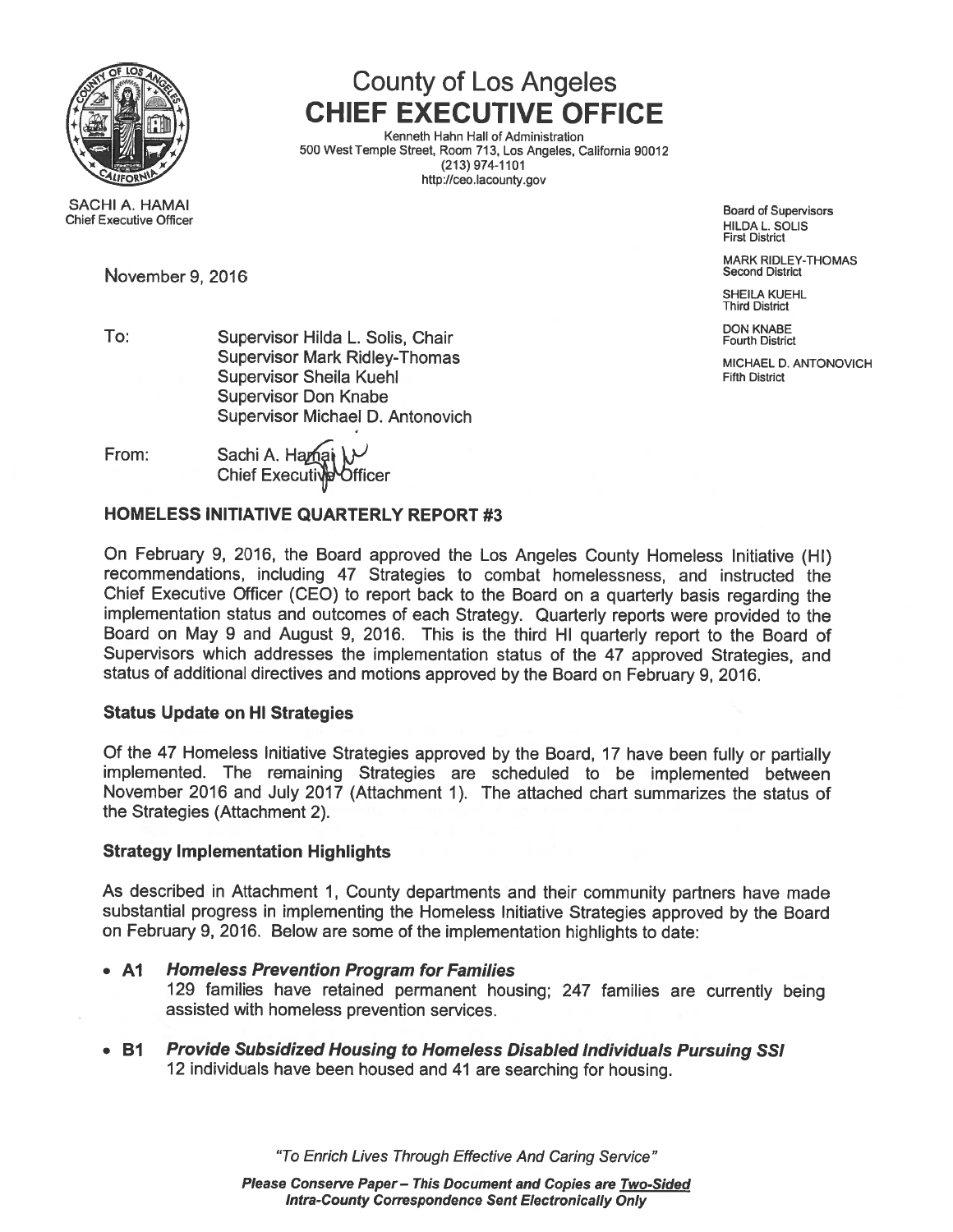#### • E3Partner with Cities to Expand Rapid Re-Housing

150 clients have been housed; 357 clients are enrolled in various stages of engagemen<sup>t</sup> leading to rapid-rehousing. Additionally, the County is in the final stages of executing partnership agreements with the cities of Pasadena, Santa Monica, and West Hollywood to expand rapid re-housing for families and individuals.

#### • B4**Facilitate Utilization of Federal Housing Subsidies**

Six formerly homeless families have been successfully housed, with an additiona seven homeless families in the final stages of placement. 30 landlord requests to participate in the Homeless Incentive Program have been received, and 12 vacant units for voucher holders have been secured, with an additional 10 vacant units currently being processed.

#### • B6Family Reunification Housing Subsidy

A Request for Proposals was issued in October 2016; service agreements with providers are targeted to be executed by the end of the year to provide rapid re housing and case managemen<sup>t</sup> services to families in the child welfare system where the parent(s)' homelessness is the sole barrier to the return of the child(ren).

#### • B7Interim/Bridge Housing for Those Exiting Institutions

18 agreements have been executed to fund <sup>168</sup> new interim and bridge housing beds for people exiting institutions in LA County, effective October 1, 2016.

• C1 Enhance the CalWORKs Subsidized Employment Program for Homeless Families

Procurement process completed and services targeted to commence in November 2016.

### • C2/ Increase Employment for Homeless Adults by Supporting Social Enterprise

C4/ Establish <sup>a</sup> Countywide SSI Advocacy Program for People Experiencing Homeless or At Risk of Homelessness!

### C5 Establish <sup>a</sup> Countywide Veterans Benefits Advocacy Program for Veterans Experiencing Homelessness or At Risk of Homelessness Both the Ordinance for Social Enterprise Preference Program and Social Enterprise Certification Program have been implemented

- C6 Targeted 551 Advocacy for Inmates Request for Proposals to secure Benefits Advocacy contractors released on September 21, 2016. Deadline for submission of proposals was October 31, 2016.
- D2**Expansion of Jail-in Reach** Staff has been hired to suppor<sup>t</sup> the expansion of jail in-reach. Existing work orders were augmented for participating Intensive Case Management Services providers who will be conducting jail in reach services: LAMP, Special Services for Groups, Amity Foundation, and Volunteers of America.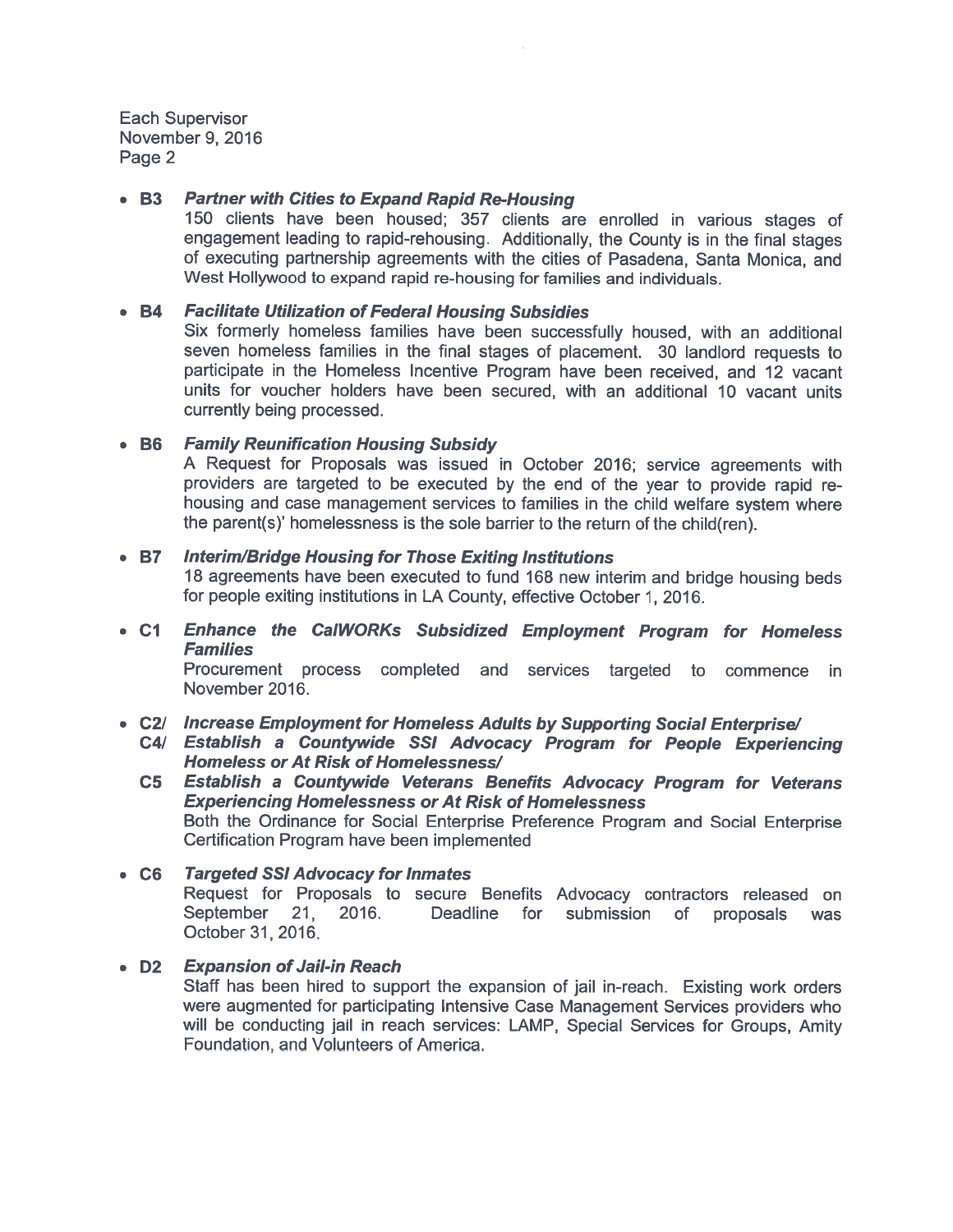• El Advocate with Relevant Federal and State Agencies to Streamline Applicable Administrative Processes for 55! and Veterans Benefits The Social Security Administration and US Interagency Council on Homelessness convened <sup>a</sup> hearing in Los Angeles with the State, County and key community partners to explore ways to enhance access to SSI for individuals experiencing homelessness.

#### • E4 **First Responders Training** The training curriculum has been developed and the initial training class took <sup>p</sup>lace on October 26, 2016.

• E6 Countywide Outreach System The initial REP process has been completed and new contracts were awarded for 12 CES outreach coordinators and 36.3 new outreach staff countywide, effective October 1,2016.

#### • E8 **Enhance the Emergency Shelter System**

As of October, there is <sup>a</sup> total of 1,595 shelter beds operating <sup>24</sup> hours per day/7 days/week with enhanced services provided on site. LAHSA awarded funding for housing navigation services that will focus on the shelter system; nine agencies, representing all eight SPAs (two in SPA 6), were awarded funding.

#### • E14 Enhanced Services for Transition Age Youth

The Youth Coordinated Entry System has been implemented.

#### • F1 **Promote Regional SB 2 Compliance and Implementation**

<sup>A</sup> Request for Bids has been released to solicit consultant assistance to promote and implement SB2 compliance. Execution of contract with selected consultant is <sup>p</sup>lanned for January 2017.

#### • F2/ Linkage Fee Nexus Study!

### F5 Incentive Zoning/Value Capture Strategies

A Request for Proposals has been released to solicit <sup>a</sup> consultant team to: 1) prepare an Affordable Housing Action Plan for the unincorporated areas of the County that includes strategies for inclusionary housing, community land trusts, linkage fees on development, affordable housing preservation, and other incentive zoning strategies; and 2) prepare studies on existing conditions and markets, linkage fee nexus, and inclusionary housing feasibility.

#### Board Directives Associated with Approval of HI Strategies

In addition to approving the 47 Homeless Initiative Strategies, the Board directed this Office to complete various related activities. The following are updates on some of those directives: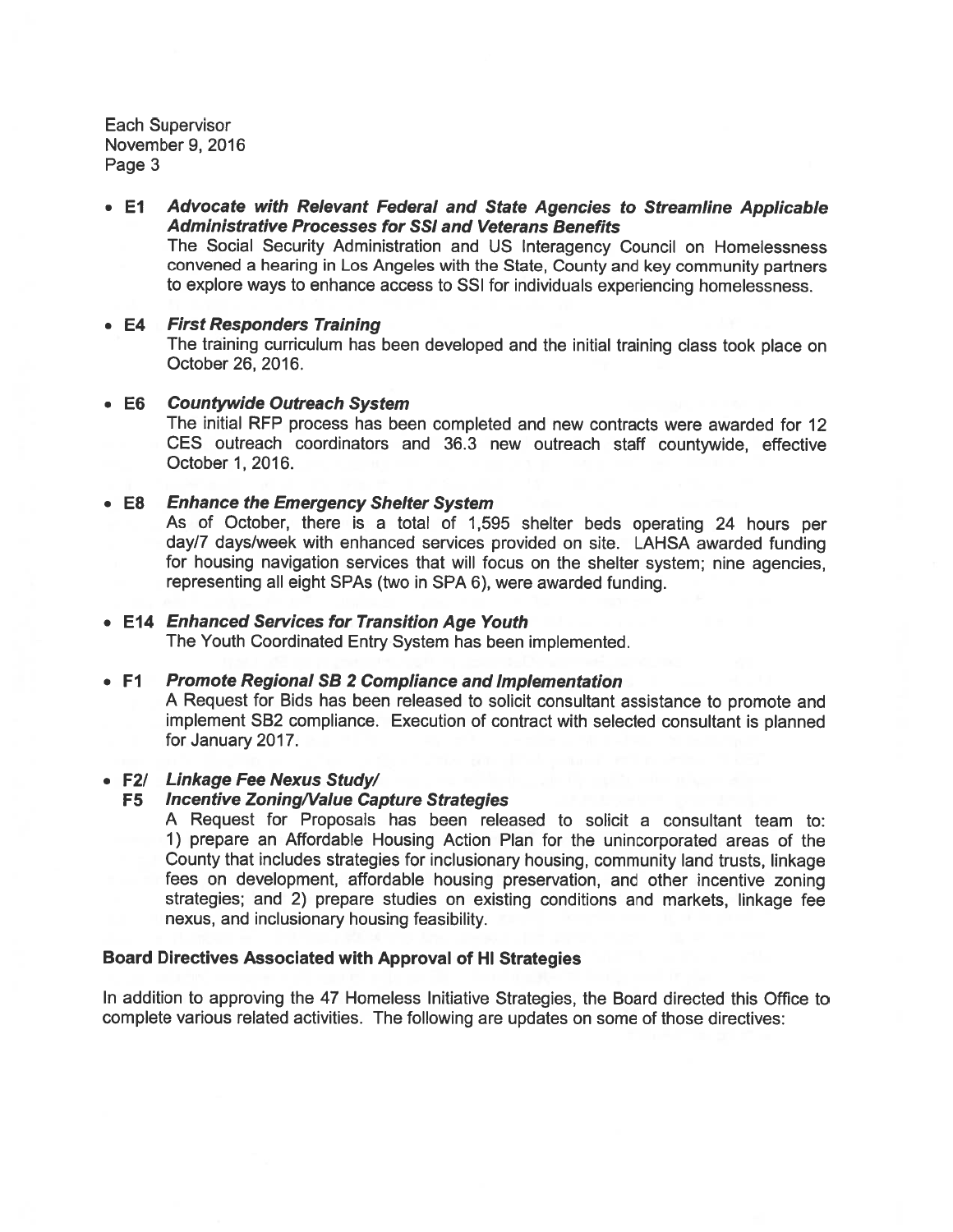#### •Evaluation Plan

On February 9, <sup>2016</sup> the Board directed the CEO to repor<sup>t</sup> back on the development of an evaluation plan for the HI Strategies. The *Homeless Initiative Evaluation Framework* was first discussed with the Homeless Policy Deputies in July <sup>2016</sup> and was approve<sup>d</sup> and finalized at the September Deputies' meeting (Attachment 3). The framework has also been shared with participating County departments and the Los Angeles Homeless Services Authority. The first annual evaluation is projected for January <sup>2018</sup> and will cover program performance for fiscal year 2016-17. An interim evaluation brief will be provided in February 2017.

#### Research Agenda

The Board directed the CEO to submit for approval <sup>a</sup> proposed research plan on homelessness for Los Angeles County. The attached Research and Data Priorities for 2017-2018 was developed in collaboration with United Way – Home for Good and various policy stakeholders who participate in Home for Good (Attachment 4); it recommends focusing research activities on the following: 1) Transitions into homelessness: Understanding the dynamics of why individuals and families become homeless; 2) Transitions out of homelessness: To conduct an analysis of best practices of moving people out of homelessness and ensuring strong retention in permanen<sup>t</sup> housing; and 3) Population characteristics: Creating <sup>a</sup> comprehensive analysis of the demographic characteristics of the homeless population. The Research Plan will be discussed at the Homeless Deputies meeting on November 17, 2016.

#### Targeted Homeless ServiceslOutreach to Heavy Users (Top 5% List)

On February 9, 2016, the Board directed the CEO, in collaboration with affected departments, to prioritize housing and related services for homeless single adults for whom the County incurs the highest costs, and identify potential resulting savings to be redeployed to combat homelessness. On May 17, 2016, the Board further directed the CEO to examine how County funds are spen<sup>t</sup> to serve the top five percen<sup>t</sup> of homeless single adults who utilize <sup>40</sup> percen<sup>t</sup> of the services and associated costs for single adults experiencing homelessness.

On September 13, 2016, the CEO provided both additional detail regarding the services and costs for these high-cost homeless single adults, and a protocol for identifying and prioritizing them for housing and related services. Commencing this month, this protocol will be used to provide each department with <sup>a</sup> rank-ordered subset of the County homeless high-cost service utilizers served by that department. Each department will use its list to conduct additional in-reach and outreach activities. In addition to these lists, the Office of Homelessness and Research and Evaluation Services are finalizing <sup>a</sup> query system through which departments will be able to identify homeless individuals on the countywide five percen<sup>t</sup> list who are not on the department's subset of the countywide list. More information on the status of these activities will be provided in subsequent reports.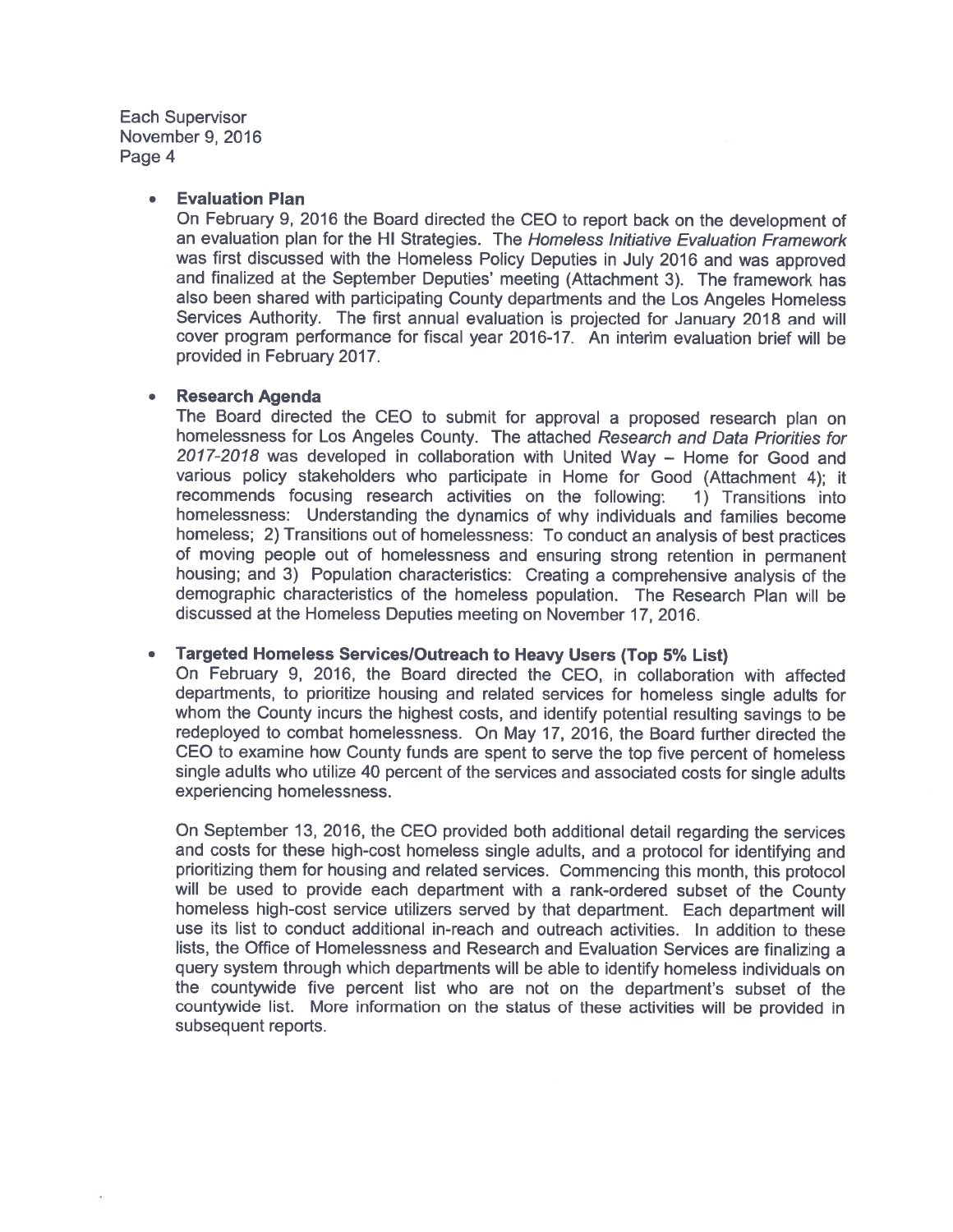### Item 47-A from the February 9, 2016 Board Meeting

Responses to all directives were previously submitted to the Board based on the due dates specified in the motion, with follow-up responses required for the following directives:

• Directive #4: Database of Community Residents Interested in Supporting the Siting of Affordable Housing Projects

The Chief Information Office (ClO) is assessing potential programs that may be utilized for community outreach and advocacy by interested community members who would suppor<sup>t</sup> siting and development of affordable and permanen<sup>t</sup> supportive housing in neighborhoods and communities. One of these potential programs is nextdoor.com, <sup>a</sup> private social media platform, which is specifically designed to foster neighbor-toneighbor communication to build strong and safe local communities. Further discussions are scheduled to determine the administration and coordination of participating County departments in the use of <sup>a</sup> social media <sup>p</sup>latform. Once this has been determined, the CIO will coordinate with the Office of Homelessness and other stakeholders to select and utilize <sup>a</sup> social media <sup>p</sup>latform in suppor<sup>t</sup> of program advocacy and community outreach.

•Directive #5: Pilot to Incentivize the Use of Prefabricated Construction

On April 11, 2016 the CEO provided the Board with <sup>a</sup> repor<sup>t</sup> recommending that the County issue <sup>a</sup> Request for Proposals (RFP) for <sup>a</sup> <sup>p</sup>ilot project to develop homeless housing on County-owned property with one of the conditions being that proposals be innovative in utilizing pre-fabricated/shipping container construction. Details of the RFP were scheduled to be provided to the Board in October. Due to technical issues involving construction details, the recommended REP is expected to be provided to the Board by March 2017.

#### Homeless Initiative Community Conference

The Office of Homelessness will host the first annual Homeless Initiative Community Conference on February 8, 2017. The Conference will bring together key community and governmen<sup>t</sup> partners to sustain <sup>a</sup> focus of the coordinated efforts to combat homelessness in Los Angeles County. The Conference goals include, but are not limited to, reflecting on the first year's accomplishments and lessons learned since the Board's approval of the HI strategies on February 9, 2016, celebrating unprecedented ongoing collaboration amongs<sup>t</sup> diverse public, private and community partners, planning for the second year of HI implementation, and exploring future opportunities including new resources.